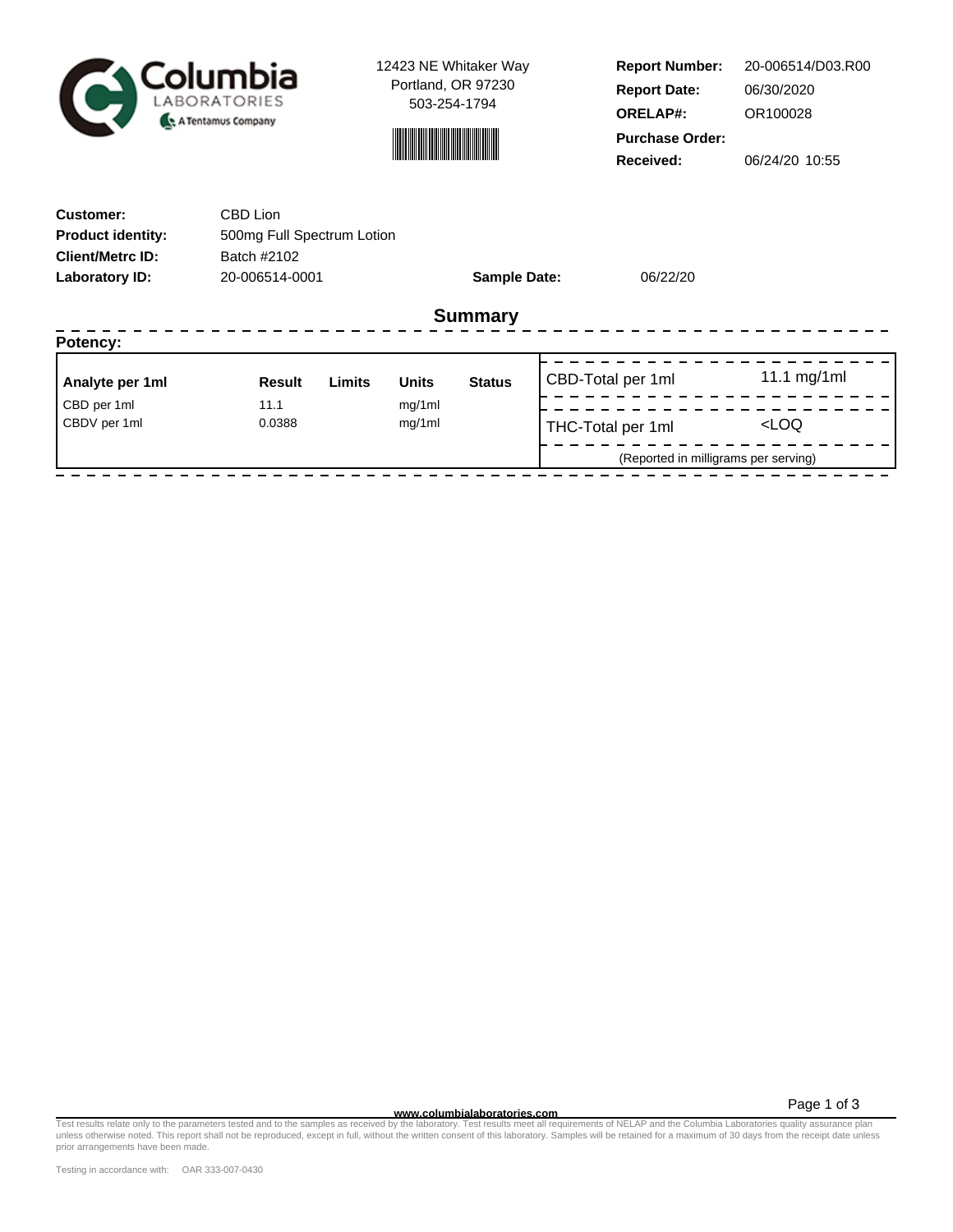

**Customer:** CBD Lion

12423 NE Whitaker Way Portland, OR 97230 503-254-1794



| <b>Report Number:</b>  | 20-006514/D03.R00 |
|------------------------|-------------------|
| <b>Report Date:</b>    | 06/30/2020        |
| <b>ORELAP#:</b>        | OR100028          |
| <b>Purchase Order:</b> |                   |
| Received:              | 06/24/20 10:55    |

**SPECTRUP** 

| <b>Product identity:</b> | 500mg Full Spectrum Lotion |
|--------------------------|----------------------------|
| <b>Client/Metrc ID:</b>  | Batch #2102                |
| <b>Sample Date:</b>      | 06/22/20                   |
| Laboratory ID:           | 20-006514-0001             |
| <b>Relinguished by:</b>  | UPS                        |
| Temp:                    | 24.5 °C                    |
|                          |                            |

## **Sample Results**

| Potency per 1ml         | <b>Method</b> J AOAC 2015 V98-6 (mod) |        | <b>Batch: 2005371</b> |            | Analyze: 6/26/20 3:31:00 PM |
|-------------------------|---------------------------------------|--------|-----------------------|------------|-----------------------------|
| Analyte                 | <b>Result</b>                         | Limits | <b>Units</b>          | <b>LOQ</b> | <b>Notes</b>                |
| CBC per 1ml             | $<$ LOQ                               |        | mg/1ml                | 0.0318     |                             |
| CBC-A per 1ml           | $<$ LOQ                               |        | mg/1ml                | 0.0318     |                             |
| CBC-Total per 1ml       | $<$ LOQ                               |        | mg/1ml                | 0.0597     |                             |
| CBD per 1ml             | 11.1                                  |        | mg/1ml                | 0.318      |                             |
| CBD-A per 1ml           | $<$ LOQ                               |        | mg/1ml                | 0.0318     |                             |
| CBD-Total per 1ml       | 11.1                                  |        | mg/1ml                | 0.346      |                             |
| CBDV per 1ml            | 0.0388                                |        | mg/1ml                | 0.0318     |                             |
| CBDV-A per 1ml          | $<$ LOQ                               |        | mg/1ml                | 0.0318     |                             |
| CBDV-Total per 1ml      | $<$ LOQ                               |        | mg/1ml                | 0.0594     |                             |
| CBG per 1ml             | $<$ LOQ                               |        | mg/1ml                | 0.0318     |                             |
| CBG-A per 1ml           | $<$ LOQ                               |        | mg/1ml                | 0.0318     |                             |
| CBG-Total per 1ml       | $<$ LOQ                               |        | mg/1ml                | 0.0594     |                             |
| CBL per 1ml             | $<$ LOQ                               |        | mg/1ml                | 0.0318     |                             |
| CBN per 1ml             | $<$ LOQ                               |        | mg/1ml                | 0.0318     |                             |
| $\Delta$ 8-THC per 1ml  | $<$ LOQ                               |        | mg/1ml                | 0.0318     |                             |
| ∆9-THC per 1ml          | $<$ LOQ                               |        | mg/1ml                | 0.0318     |                             |
| THC-A per 1ml           | $<$ LOQ                               |        | mg/1ml                | 0.0318     |                             |
| THC-Total per 1ml       | $<$ LOQ                               |        | mg/1ml                | 0.0597     |                             |
| THCV per 1ml            | $<$ LOQ                               |        | mg/1ml                | 0.0318     |                             |
| THCV-A per 1ml          | $<$ LOQ                               |        | mg/1ml                | 0.0318     |                             |
| THCV-Total per 1ml      | $<$ LOQ                               |        | mg/1ml                | 0.0598     |                             |
| Total Cannabinoids 1mlt | 11.2                                  |        | mg/1ml                |            |                             |

| Analyte | Result | ∟imits | <b>Units</b> | <b>LOQ</b> | <b>Batch</b> | Analyze  | Method                 | <b>Notes</b> |
|---------|--------|--------|--------------|------------|--------------|----------|------------------------|--------------|
| Density | .00    |        | g/ml         |            |              | 06/30/20 | <b>Client Provided</b> |              |
|         |        |        |              |            |              |          |                        |              |

**WWW.columbialaboratories.com**<br>unless otherwise noted. This report shall not be reproduced, except in full, without the written consent of this laboratory. Test results meet all requirements of NELAP and the Columbia Labor